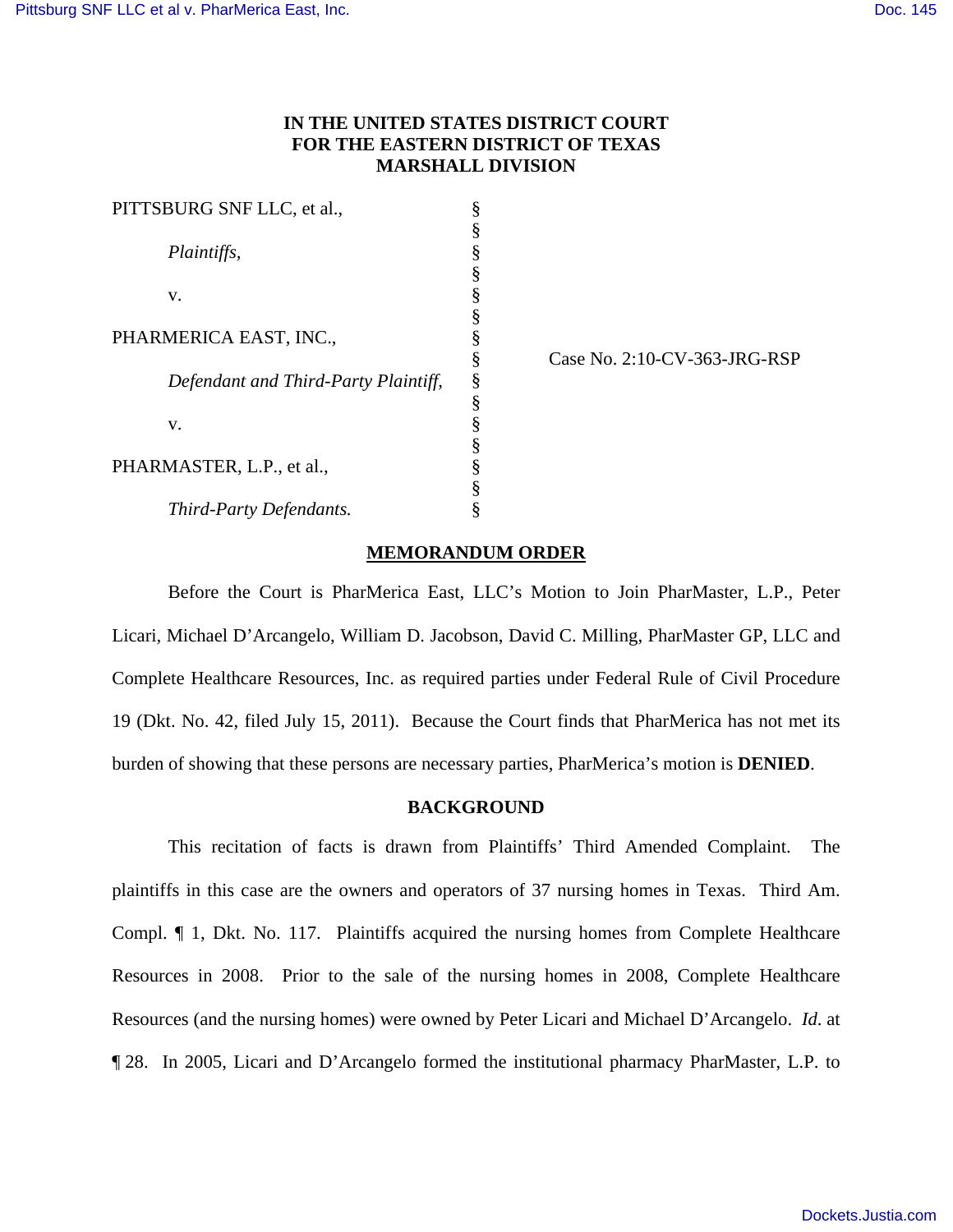serve the pharmacy needs of the nursing homes' residents. *Id*. at ¶ 11 and 12. Each of the nursing homes entered into a pharmacy services agreement with PharMaster. *Id.*

Shortly after forming PharMaster, Licari and D'Arcangelo attempted to sell the PharMaster pharmacy business separately from the nursing homes. *Id.* at 13. However, no buyer was found. In order to make PharMaster more attractive to potential buyers, Licari and D'Arcangelo directed the nursing homes to enter into new pharmacy services agreements on terms that were much more favorable to PharMaster. *Id.* at ¶ 13-17. With the new pharmacy services agreements in hand, Licari and D'Arcangelo successfully sold the assets of PharMaster to PharMerica. *Id.* at ¶ 18. As part of the sale, PharMerica assumed the pharmacy services agreements with the nursing homes. *Id.* One of the requirements of the PharMerica transaction was that Licari and D'Arcangelo could not sell the nursing homes without requiring the buyers to assume the pharmacy service agreements. *Id.* at 13. Accordingly, Plaintiffs were required to assume the pharmacy services agreements with PharMerica when they acquired the nursing homes in 2008. *Id*. at ¶¶ 19 and 20.

In 2010, Plaintiffs filed suit against PharMerica as the successor in interest of PharMaster. Plaintiffs seek a declaratory judgment that the pharmacy services agreements are void on the grounds of illegality. *Id*. at ¶¶ 33-39. The agreements allegedly violate the Anti-Kickback Statute (42 U.S.C. § 1320a-7b(b)), the False Claims Act (31 U.S.C. § 3729(a)), Texas Penal Code § 32.43, and public policy. Second, Plaintiffs seek to recover for PharMerica's breach of warranties and representations in the pharmacy services agreements. *Id*. at ¶¶ 40-42. Finally, Plaintiffs allege breach of the pharmacy service agreements on the grounds that PharMerica has failed to fully perform. *Id*. at ¶¶ 43-46.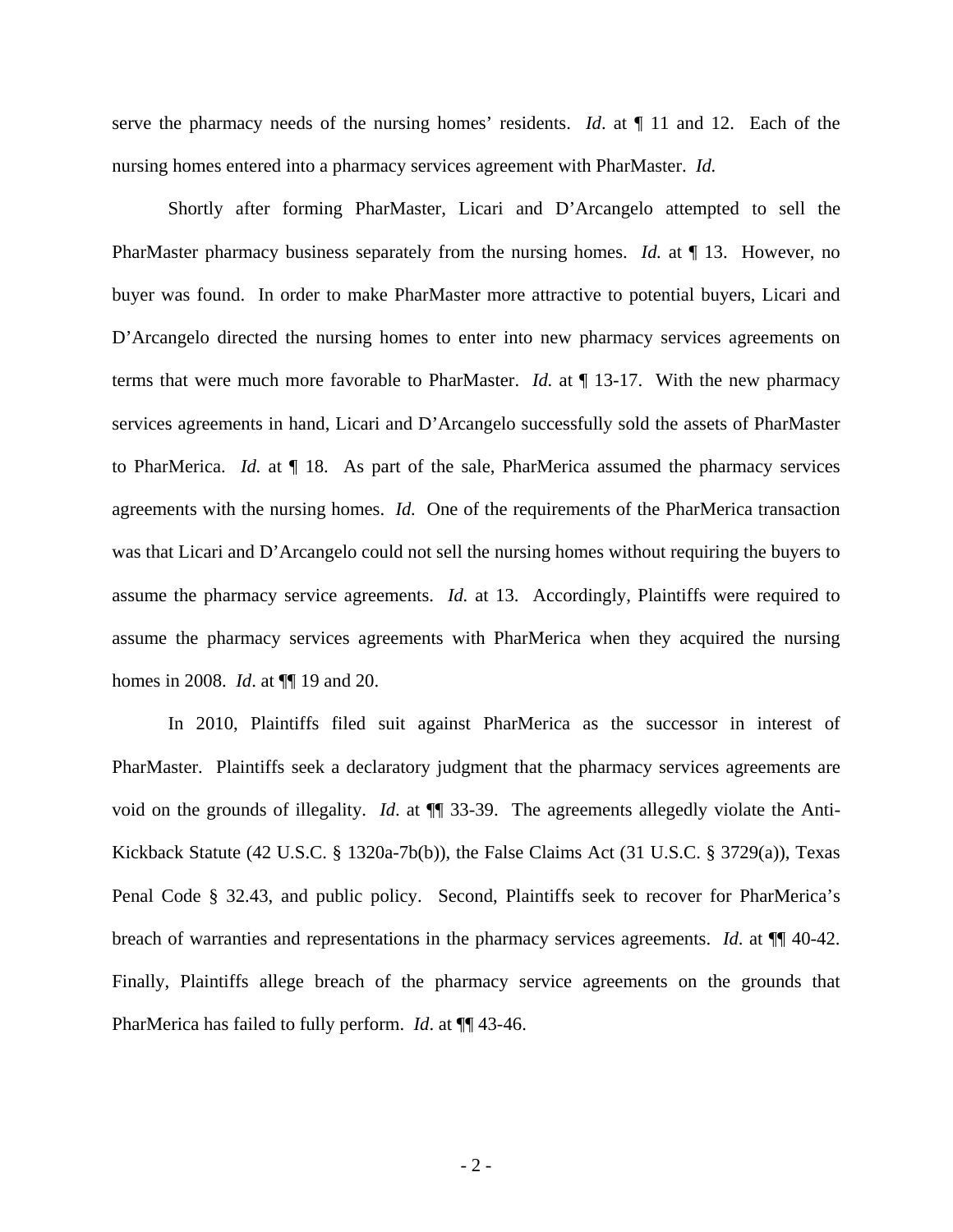#### **APPLICABLE LAW**

Federal Rule of Civil Procedure 19(a) provides the standard for determining whether a person must be joined as a party. A person is a necessary party if they are subject to service of process, their joinder will not destroy the court's subject-matter jurisdiction, and "(A) in that person's absence, the court cannot accord complete relief among existing parties; or (B) that person claims an interest relating to the subject of the action and is so situated that disposing of the action in the person's absence may: (i) as a practical matter impair or impede the person's ability to protect the interest; or (ii) leave an existing party subject to a substantial risk of incurring double, multiple, or otherwise inconsistent obligations because of the interest." Fed. R. Civ. P. 19(a). The party advocating joinder of a necessary party "has the initial burden of demonstrating that a missing party is necessary, after an 'initial appraisal of the facts indicates that a possibly necessary party is absent, the burden of disputing this initial appraisal falls on the party who opposes joinder.'" *Hood ex rel. Mississippi v. City of Memphis*, 570 F.3d 625, 628 (5th Cir. 2009).

### **DISCUSSION**

PharMerica filed the instant motion to join PharMaster, L.P., Peter Licari, Michael D'Arcangelo, William D. Jacobson, David C. Milling, PharMaster GP, LLC, and Complete Healthcare Services, Inc. as necessary parties under Federal Rule of Civil Procedure 19(a). PharMerica argues that these persons are necessary under Rule 19(a)(1)(A) because Plaintiffs are challenging the validity of contracts to which these persons are parties, and therefore the Court cannot accord complete relief among the existing parties in their absence. Dkt. No. 42 at 1.

### **A. Asset Purchase Agreement**

PharMerica argues that Plaintiffs' challenges to the validity of the pharmacy services agreements implicate the validity of the asset purchase agreement by which PharMerica acquired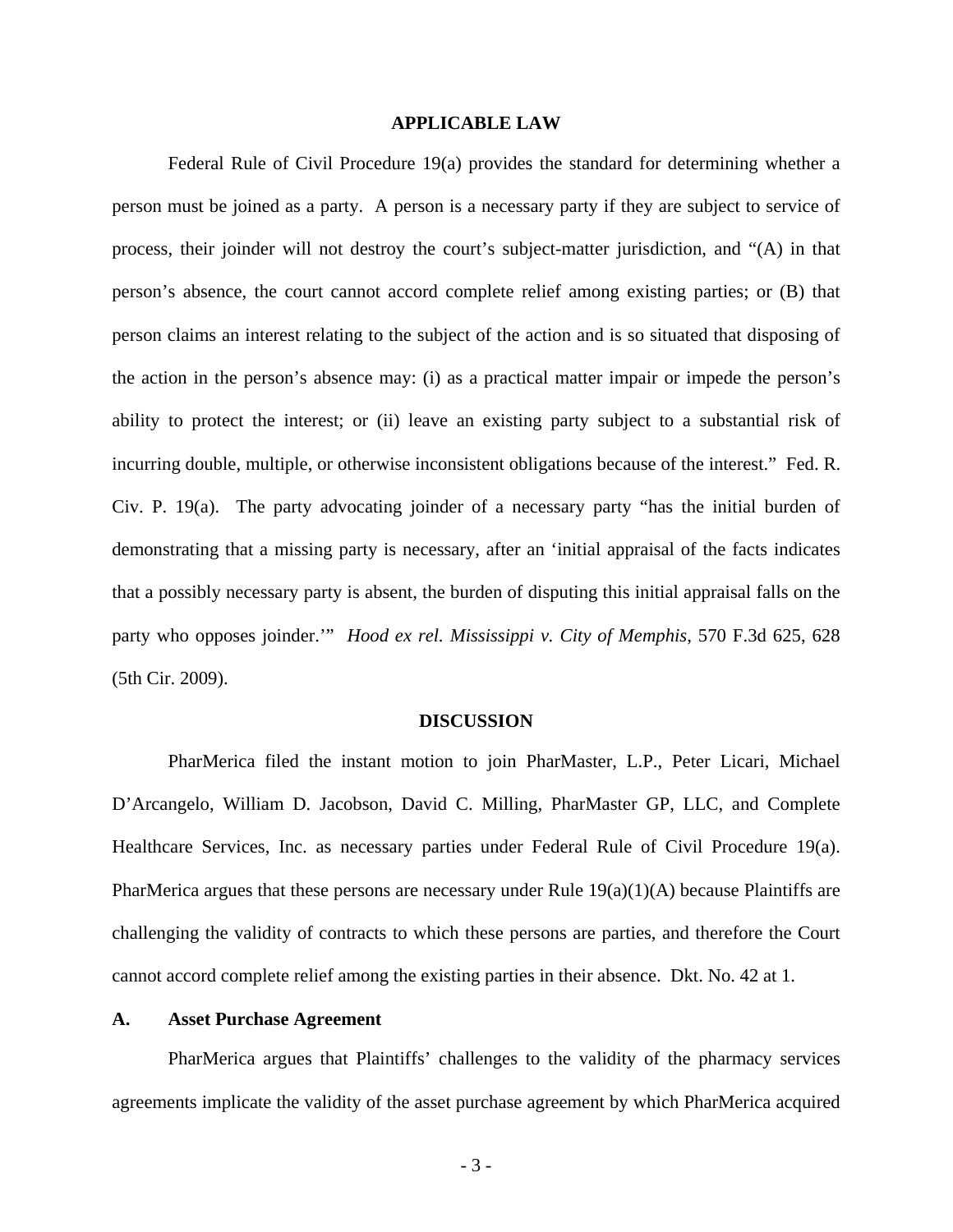the assets of PharMaster and assumed the pharmacy services agreements. *Id.* at 6. Accordingly, PharMerica argues that the parties to the asset purchase agreement must be joined as necessary parties.

Plaintiffs respond that they are not challenging the asset purchase agreement and note that because Plaintiffs are not parties to that agreement, Plaintiffs lack standing to challenge the agreement. Dkt. No. 45 at 3-4. Plaintiffs argue that determining the validity of the asset purchase agreement is not necessary to the resolution of Plaintiffs' claims: "The fact that PharMerica and PharMaster entered into an Asset Purchase Agreement that may have documented PharMerica's kickback to PharMaster does not mean that the Asset Purchase Agreement must necessarily be deemed void or illegal in order for the Pharmacy Services Agreements to be illegal." Dkt. No. 45 at 6.

Neither party has presented the asset purchase agreement or the pharmacy services agreements to the Court. Based upon Plaintiffs' Third Amended Complaint, it appears to the Court that only the Plaintiffs and PharMerica are parties to the pharmacy services agreements. *See* Third Am. Compl. ¶ 41, Dkt. No. 117. After reviewing the complaint, the Court is not persuaded that the validity of the asset purchase agreement is at issue in this litigation. Therefore, the Court finds PharMerica has not shown that the parties to the asset purchase agreement are necessary parties to this case.

### **B. Assumption Agreements**

PharMerica argues that the parties to the assumption agreements are necessary parties because Plaintiffs are seeking a declaratory judgment that the assumption agreements are void. Dkt. No. 42 at.

Plaintiffs respond that "to the extent that the Court determines that the sellers are necessary parties in order to make any declarations concerning the Assumption Agreements,

- 4 -